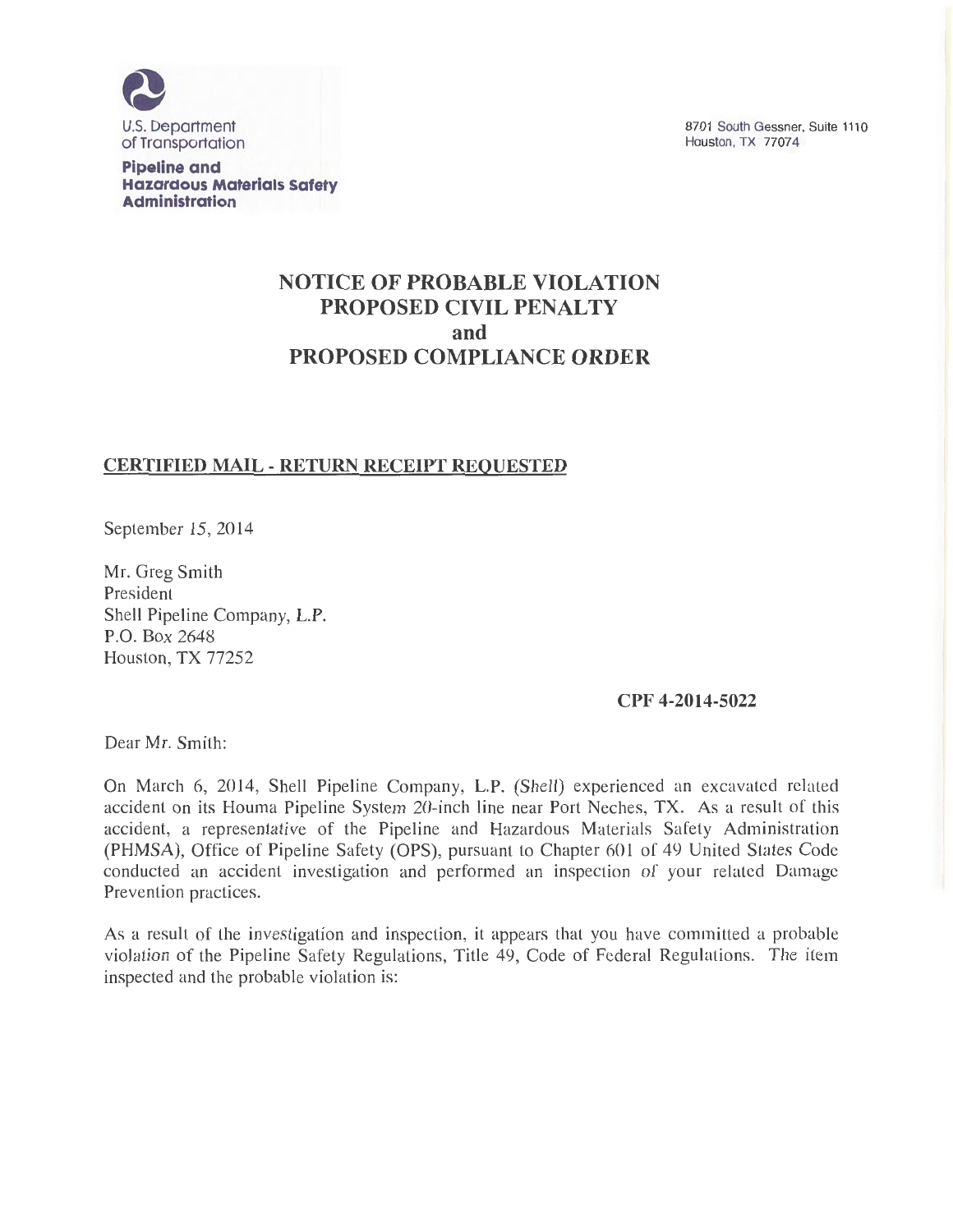### **1. §195.442 Damage prevention program.**

## **(a) Except as provided in paragraph (d) of this section, each operator of a buried pipeline must carry out, in accordance with this section, a written program to prevent damage to that pipeline from excavation activities.**

Shell failed to mark its underground facilities in accordance with their damage prevention program, Pipeline Inspection & Maintenance Manual Section 3.23 - Temporary Locating and Marking, resulting in the damage to its Houston to Howna 20" pipeline. On March 6, 2014, a second party contractor working for Shell damaged the pipeline while setting the anchors for their equipment to perform a horizontal directional drill (HDD) installation.

Prior to the start of excavation, the pipeline's location was not temporarily identified adequately by Shell personnel, causing the pipeline to be damaged during the set-up for the excavation activities being overseen by the operator. During set-up, an anchor for the HDD equipment was lowered into the ground directly above the Shell pipeline, rupturing the line and releasing approximately 364 barrels of crude oil into the environment.

#### Proposed Civil Penalty

Under 49 United States Code, § 60122, you are subject to a civil penalty not to exceed \$200,000 per violation per day the violation persists up to a maximum of \$2,000,000 for a related series of violations. For violations occurring prior to January 4, 2012, the maximum penalty may not exceed \$100,000 per violation per day, with a maximum penalty not to exceed \$1,000,000 for a related series of violations. The Compliance Officer has reviewed the circumstances and supporting documentation involved in the above probable violation(s) and has recommended that you be preliminarily assessed a civil penalty of \$[total amount] as follows:

| Item number | <b>PENALTY</b> |
|-------------|----------------|
|             | \$144,000      |

## Proposed Compliance Order

With respect to Item 1, pursuant to 49 United States Code § 60118, PHMSA proposes to issue a Compliance Order to Shell. Please refer to the *Proposed Compliance Order,* which is enclosed and made a part of this Notice.

#### Response to this Notice

Enclosed as part of this Notice is a document entitled *Response Options for Pipeline Operators in Compliance Proceedings.* Please refer to this document and note the response options. All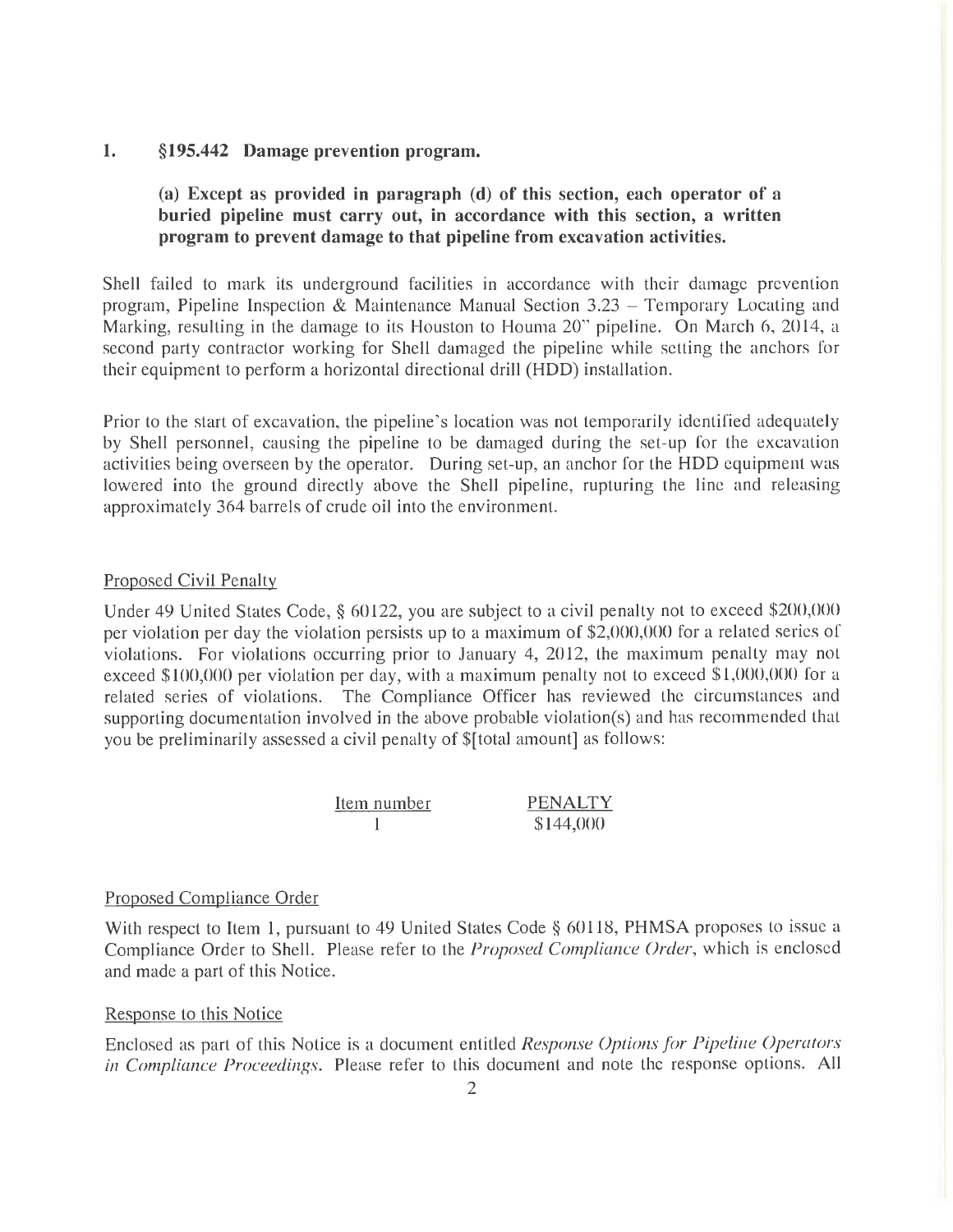material you submit in response to this enforcement action may be made publicly available. If you believe that any portion of your responsive material qualifies for confidential treatment under 5 U.S.C. 552(b), along with the complete original document you must provide a second copy of the document with the portions you believe qualify for confidential treatment redacted and an explanation of why you believe the redacted information qualifies for confidential treatment under 5 U.S.C. 552(b). If you do not respond within 30 days of receipt of this Notice, this constitutes a waiver of your right to contest the allegations in this Notice and authorizes the Associate Administrator for Pipeline Safety to find facts as alleged in this Notice without further notice to you and to issue a Final Order.

In your correspondence on this matter, please refer to **CPF 4-2014-5022** and for each document you submit, please provide a copy in electronic format whenever possible.

Sincerely,

All Sur

R. M. Seeley Director, Southwest Region Pipeline and Hazardous Materials Safety Administration

Enclosures: *Proposed Compliance Order Response Options for Pipeline Operators in Compliance Proceedings*